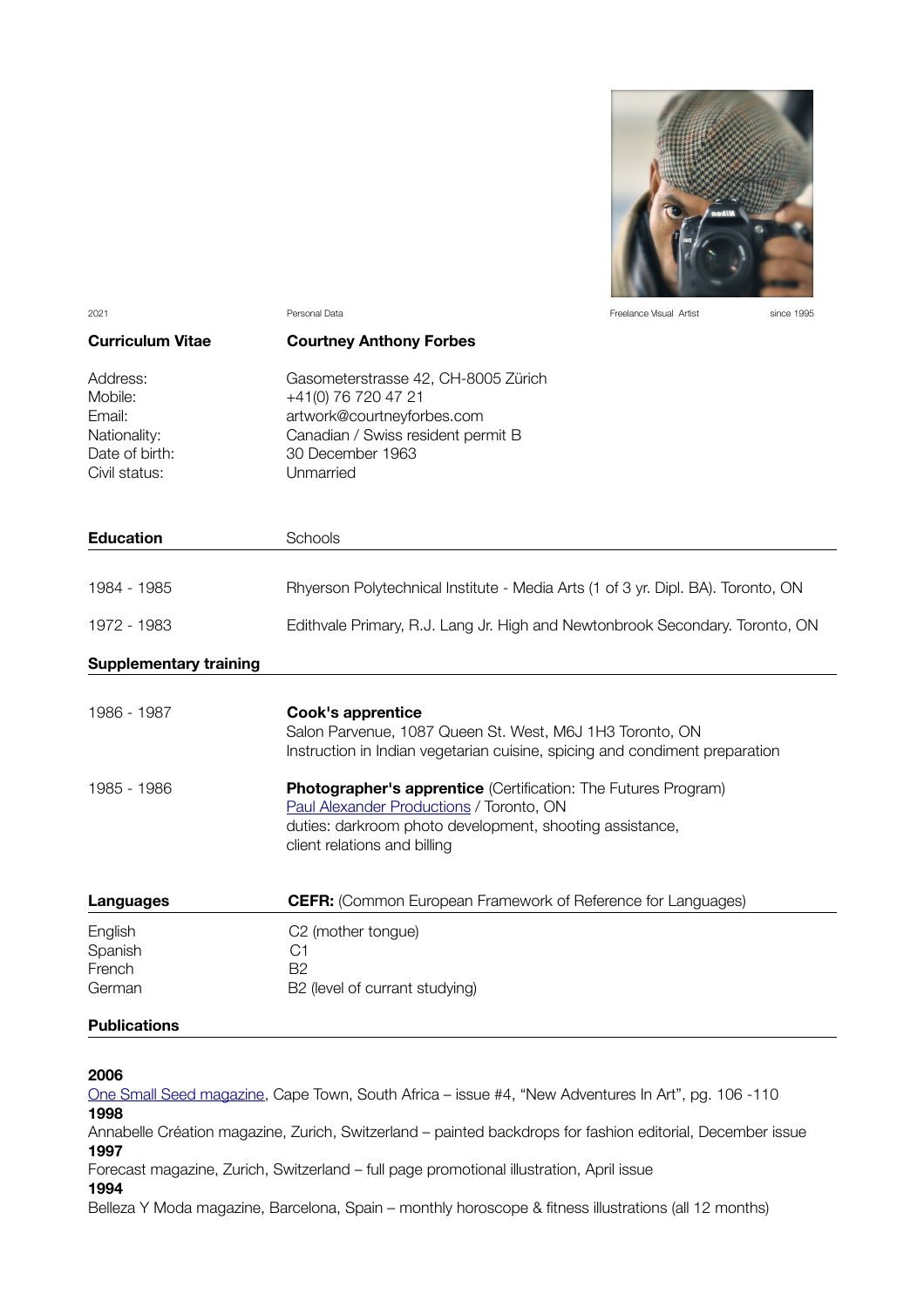## **Professional Experience**

# **2020 - 2021**

Intermigling, Zürich – a large scale painting project (in progress) Photo-Schweiz – "Black Culture" section, documentary photos from Notting Hill Carnival, London, UK. [Swiss Banking Advisory,](http://www.swissbankingadvisory.ch/) Zurich – Soomz AG talk, photo coverage

# **2017 - 2019**

[The Cove](https://www.courtneyforbes.com/front_content.php?idcat=82&lang=10) – rented self-designed studio/gallery space, Zürich – production, administration and advertising of various art exhibition/receptions

 – Press talks, Green Carpet walks and Client-Event photo coverage Streichan & Partner GmbH – promotion illustrations [By Heart Marketing AG,](http://www.byheart.ch/) Zurich – event photo coverage [Swiss Banking Advisory](http://www.swissbankingadvisory.ch/) - podium photo coverage [Star Productions,](http://spark-productions.ch/about/) Zurich – corporate portrait, Andreas Benz

# **2014 - 2016**

[Vision Apartments,](https://visionapartments.com/en-US/Company/History.aspx) Zurich – 15 Years Vision Event – guest action painting - production and coordination [Zürich Kreis 8](http://www.zurichkreis8.ch/kreis-8/unterwegsimkreis8.html) – photo stories and event photography [Sundrani Fine Art Jewellery,](https://www.facebook.com/photo?fbid=10152611010776057&set=a.10152611005571057) Zürich – "Genuine Insinuations", exhibition of painted sticks, stones & canvases Stereo Fashion Boutique, Zürich – seasonal collection / promotional illustrations and event photos Design-Labor Agency AG, Zürich – various visual concepts and photography assignments [Löwenzahn,](http://www.loewen-zahn.ch/#!rundgang/c1a73) Dental Office – Zürich – interior photography for website Magoosh Grill Bar – Zürich – interior paintings for decoration

# **2013**

[Camera di Commercio Italiana per la Svizzera,](http://www.courtneyforbes.com/front_content.php?idcat=102&lang=10) Zürich – Maserati Event photos Lzaro, Zürich – jewellery photography for website [Prestige-Driver,](http://www.prestige-driver.com/) Zürich – corporate photography for website [500 Hands Project,](https://www.youtube.com/watch?v=MMXwvLL2nQl) Switzerland – cultural research, portrait photography The Waiting Room, Pop-up, Zürich – event photography coverage Focus 28, Playa Del Carmen, Mexico – beach-life & tourism photography

## **2012**

[SwissCityBootCamp,](http://www.swisscitybootcamp.com/) Zürich – corporate photography and slogan copy writing for website [Carelite,](http://www.carelite.ch/) Zürich – corporate photography for website Almira, Zürich – corporate photography for website  [Playaloves. me,](http://www.playaloves.me/) Playa Del Carmen, Mexico – outdoor lifestyle, portrait, wedding & event photography [International Radio Festival,](https://www.internationalradiofestival.com/all-the-editions-of-the-irf/) London pop-up edition – event photo blogger

## **2008 – 2011**

Change.ch, Zürich – event photography Manzoni Bar, Zürich – event photography coverage

## **2007**

Mozambique, Russia, Canada, Israel, England – documentary travel & portfolio building photography

## **2006**

[Change.ch,](http://change.ch/fotogalerie/index.html) Zürich – event photography

## **2005**

Velobaze AG, Zurich – painted portrait of designer mountain bike; Opium Erhardt AG (heating devices), Zurich – presentation folder design EMI Records, Zurich – CD cover design (house music compilation II) Swatch/Mercedes-Benz, Biel – action painting for SMART car marketing event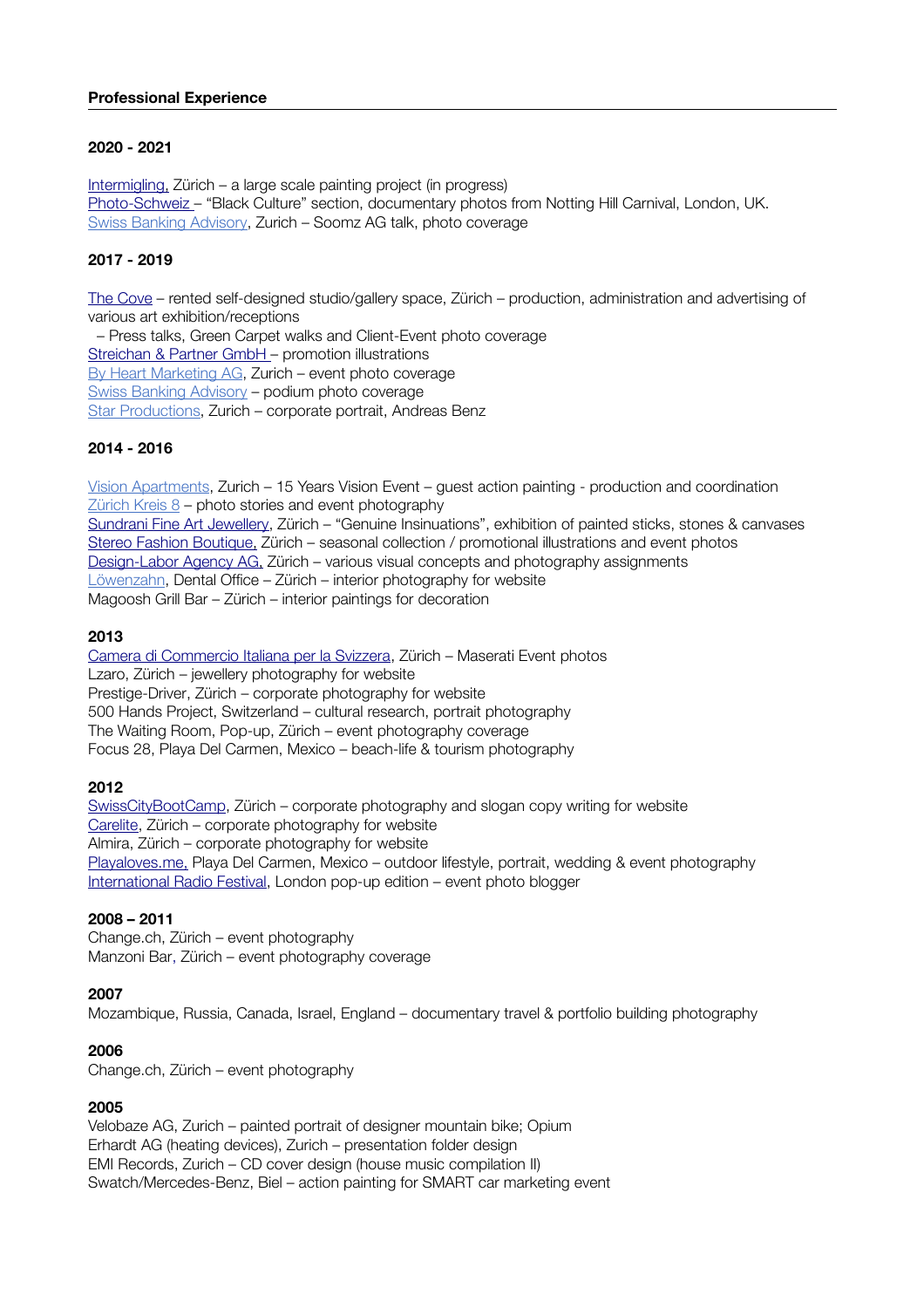## **2004**

Stressless Dogs GmbH, Adliswil – corporate identity, logo design & layout

### **2001 – 2003**

Pro Visual, Zurich – own Corporate Identity start-up company: various business cards, fyer & pamphlet designs

### **2000**

BIG Fashion Shops, Zurich – 2nd shopping bag design & corresponding window displays

### **1999**

Kick Productions, Zurich – Mascaraed `99: New Year's Eve party fyer design Mosaik Marketing & Promotion GmbH, Zurich – corporate identity/logo design Catapult AG, Zurich – presentation illustration for "Orange" promotion event

### **Exhibitions**

## **2014**

[Sundrani Fine Art Jewellery,](https://www.facebook.com/photo?fbid=10152611010776057&set=a.10152611005571057) Zürich – "Genuine Insinuations", exhibition of painted sticks, stones & canvases

## **2013**

Tyson's Contemporary Art, Zürich – "Flashback" (paintings on canvas) Löwenzahn Dental Offices, Zürich - People, Places & Things (photographs)

### **2012**

Boutique Living, Zurich – Vision AG Showroom opening (paintings) Art 333, Wädenswil, Switzerland - "Kunst unter dem Baum" (paintings)

### **2011**

Club Icon, Zürich – "Flower Girls" (digital photo collages on plexiglass)

#### **2009**

Vision Design AG, Zurich – Ten Years Vision (paintings & sculptures) Jud & Partner Vermögensverwaltungs AG, Zurich - Private Viewing (paintings & sculptures)

## **2008**

Club Diagonal, Zurich – "At 2nd Glance" (paintings)

## **2007**

Café Santé, Cape Town – paintings on wood

#### **2006**

AVA gallery, Cape Town (portrait competition) – large painting: "The Model" (acrylic on wood)

#### **2005**

Blaue Ente, Event Halle, Zurich – "Arrivederci" (year end painting show & sale) Sunami Hair Salon & Concept Factory, Zurich – "Allure" (paintings & sculptures)

## **2004**

"Kunst Szene", Zurich, Toni Areal – paintings & sculptures

## **2003**

Mad Hairstyling Salon, Zurich – "Painted Works" (paintings on canvas) Art Expo 2003, New York City – "Characteresque" (paintings on canvas)

## **2002**

Gallery Stuker, Bahnhofstrasse, Zurich – "The Collection" (paintings & sculptures) Kunst-Aktion ZüriZiegel, Zurich – "A Woman's Eye" (painted tile Nr. 52)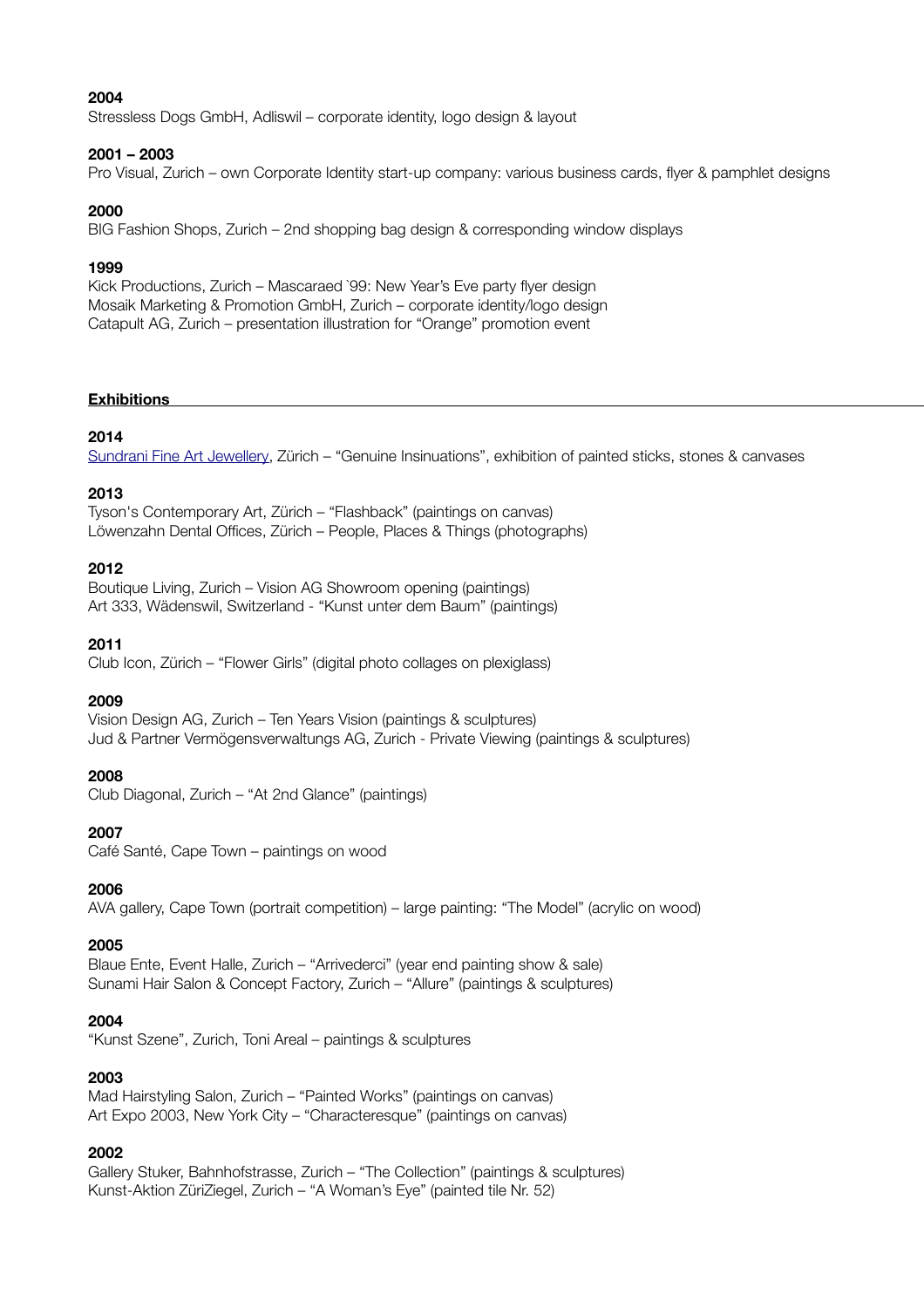# **1999**

Restaurant X-tra Limmathaus, Zurich – "Forms of Indulgence" (paintings on canvas) Forecast Bar, Zurich – "The Seven Faces of Sin" (paint on wooden cut-outs)

### **1997**

Stardust Bar, Wädenswil, Zurich – Collages (cut paper collaged under glass) Mad Hairstyling Salon, Zurich – "Mirrors in Mad" (paint on wood with refective glass) Gallery Rudolf Mangisch, Zurich – "Myth & Desire" (paintings on canvas)

### **1996**

[Liquid Bar,](http://www.liquid-bar.ch/) Zurich – paintings on canvas Venom Fashion Shop, Zurich – paintings & collages

### **1995**

Mad Hairstyling Salon, Zurich – painted cardboard figures

### **Decoration**

### **2014 – 2018**

The Cove – work studio, Zürich – various private theme events/displays [Aura Club,](https://www.aura-zurich.ch/club/) Zürich – Club nights: animation concept & coordination

### **2010 - 2012**

[Icon,](https://www.icon-zurich.ch/) Zürich – Halloween concept & decoration

### **2004**

Payot book shop, Zurich – Fiction, 5 portraits in acrylic on canvas for display windows

#### **2003**

Rondo Concepts, Zurich – large scale acrylic paintings for: Säulenhalle Club, Limmatstrasse Stereo Fashion Boutique, Seefeld, Zürich (painting on cavas) Culti furniture & interior design showroom, Förrlibuckstrasse (paintings)

#### **2002**

Gallery Stuker, Bahnhofstrasse Zurich – painted wooden sculptures for window display

## **2001**

Weird Productions, Zurich – adjustable bar construction (acrylic paint on wood)

#### **2000**

Trattoria Bar al Lago, Locarno – wall & column murals

#### **1999**

Forecast Bar, Zurich – bar stools (fabric & paint)

#### **1998**

Club Incognito, Zurich – Mascarade *'99* (dining tables & dance hall)

## **1996**

Cali Models GmbH, Zurich – backdrop & side panelling for fashion show runway Jazz no Jazz International music festival, Zurich – Kaufeuten Disco, Kanzlei Club, Moods Jazz Club (fgures & graphic signs for stage & hall areas) Gotik Club, Zurich – stage backdrop for EMI Records CD release party